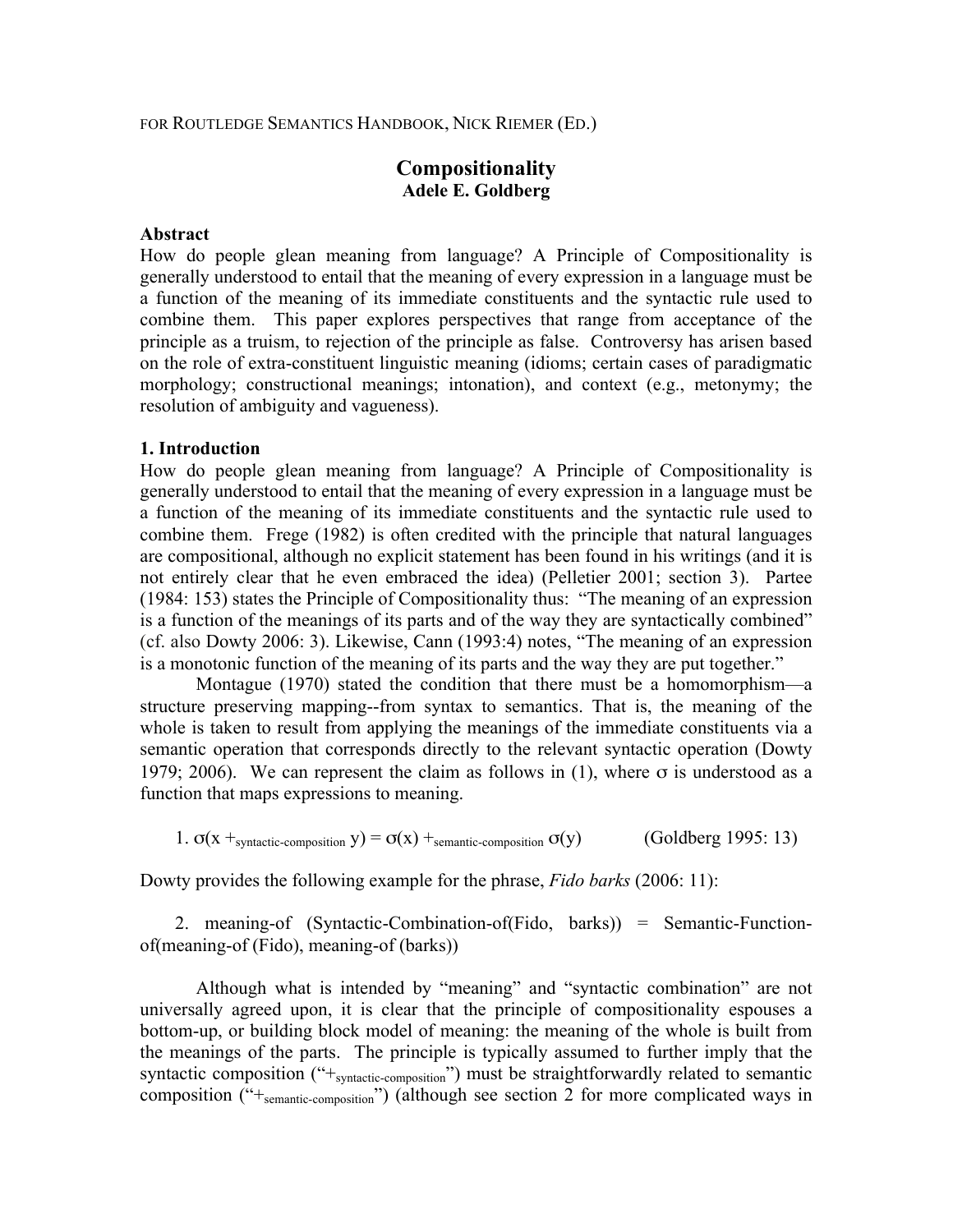which syntax and semantics can be related). Because the principles of semantic combination are so widely assumed to be transparent, it is easy to overlook the fact that there are any substantive principles at all. Carter 1976 observed, "In a strictly compositional language, all analytic content comes from the lexicon, and no semantic rules...are needed to account…[for] adding meaning to the sentence which is not directly contributed by some lexeme of the sentence." Even Jackendoff (1990) who has recently explicitly challenged the Principle of Compositionality (Culicover and Jackendoff 2006), had said, "It is widely assumed, and I will take for granted, that the basic units out of which a sentential concept is constructed are the concepts expressed by the words in the sentence, that is, lexical concepts" (Jackendoff 1990:9). Compositionality implies that words are the key conveyers of meaning, and there is much to be said in favor of this idea. *Hypochondria*, *football*, *exam, bodice*, *lemonade*, *anaconda, wedding,* and *death* certainly evoke particular meanings, however we are to construe the notion of "meaning."

Before discussing various problematic issues that Compositionality faces, we first motivate why the principle has been so compelling to so many. The reason seems to be that Compositionality is widely assumed to follow from the fact that we can assign meanings to new (i.e., productively created) sentences (Dowty 2006: 3; Groenendijk & Stokhof 2004). That is, it is assumed that people would be unable to glean meaning from new combinations of familiar words unless there exist predictable ways in which meaning is derived from the words and the way those words are combined. Paraphrasing the reasoning of Dowty (2006: 3-4) for example:

## ★ **Standard argument in favor of compositionality** (based on Dowty 2006: 3- 4)

a. Speakers produce and listeners parse sentences that they have never spoken or heard before.

b. Speakers and listeners generally agree upon the meanings of sentences.

c. Since there exists an infinite number of sentences, they cannot all be memorized.

d. There must be some procedure for determining meaning.

e. Sentences are generated by some grammar of the language.

f. The procedure for interpreting sentences must be determined, in some way or other, by the syntactic structures generated by the grammar together with the words.

The Principle of Compositionality is widely acknowledged to be a foundational claim in formal semantics (Groenendijk & Stokhof 2004; Partee, ter Meulen, & Wall 1990), which is compositional by design. Insofar as natural languages lend themselves to description within a formal language, they too should be compositional. And yet, there are many ways in which natural languages depart from formal languages. Several of these divergences present challenges to strict claims of compositionality.

## **2. Challenges to compositionality**: **Critical issues and topics**

## **2. 1. Idioms**

If we define idioms to be phrasal patterns in which the meaning of the whole is more than a simple combination of the meanings of the parts, then idioms are, by definition,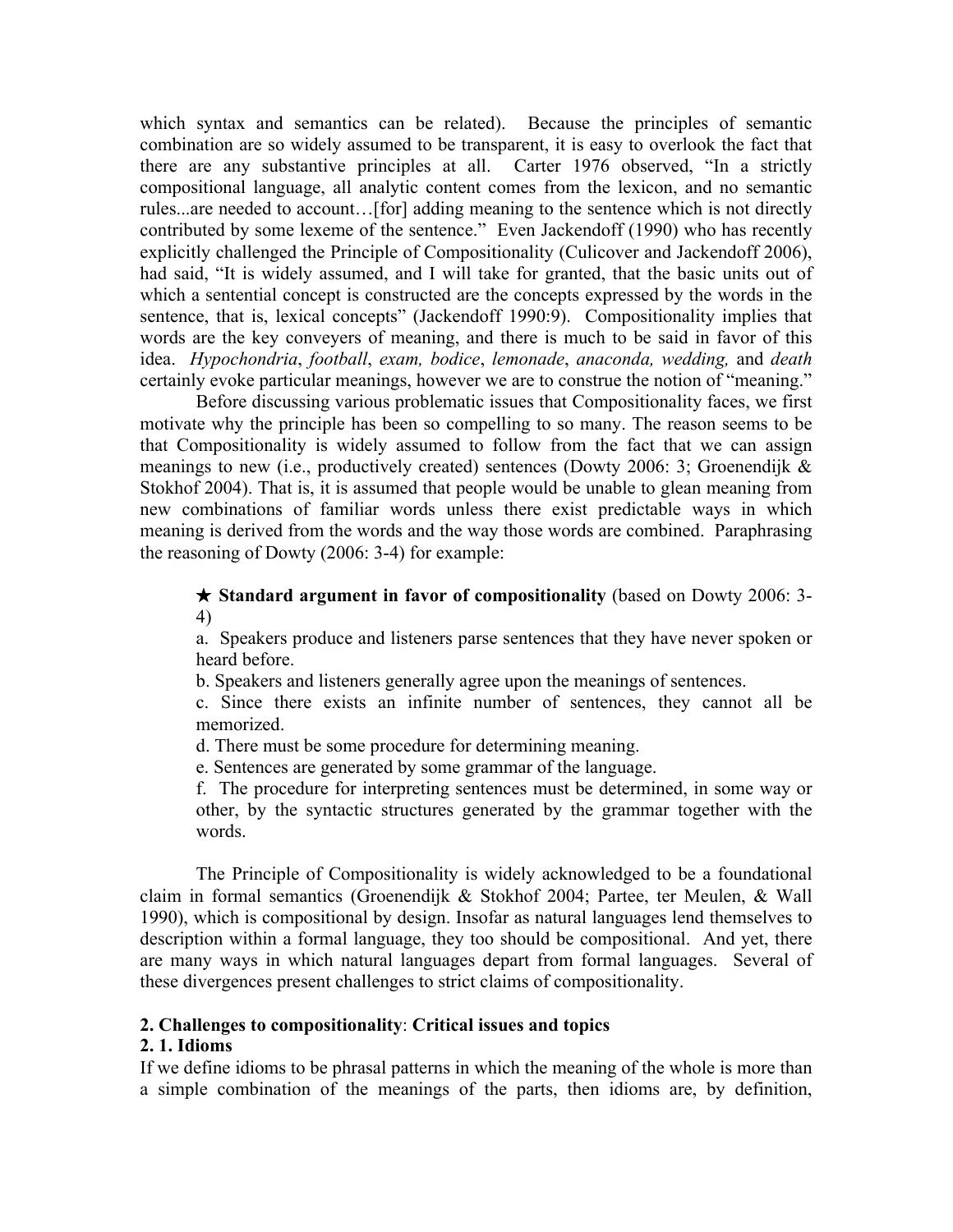noncompositional. Expressions such as those in (3), for example, convey something above and beyond what the words mean:

3.a. *Get hitched* ( $\approx$  "become married") b. *Keep a straight face* ( $\approx$  "prevent oneself from laughing") d. *Stay the course* ( $\approx$  "continue doing what has been done despite difficulties")

In order to preserve compositionality, one could deny that such idioms have internal constituent structure, and instead assign the meaning directly to the whole (Hodges 2012), but in fact there is ample evidence that idioms do have constituent structure. For example, the verbs involved can typically be inflected for tense and agreement, and in many cases idioms are *deformable* in that they allow, for example, modification, passivization or conjunction. It has been observed that deformable idioms are typically 'compositional' in the sense that the constituents that are semantically modified or appear in non-canonical positions are interpretable (Nunberg, Wasow and Sag 1994; but cf.) Fellbaum 2011). *To pull strings* is an example of a deformable idiom, since it can passivize and *strings* may be modified as in (4):

4. A lot of strings were pulled to get him the part in the movie.

The quantification of *strings* indicates that *strings* is interpreted to mean roughly "connections," so that the meaning of the idiom in this case can be assigned at least in part to the interpretation of the words that make it up. In order to preserve compositionality, then, we might adopt the position that each of the words of a deformable idiom is assigned a part of the meaning of the whole. But of course *strings* only means "connections" when it is pluralized and is the theme argument of *pull*, (and *pull* means "make use of" but only in the context of *strings*). The reliance on context for determining the intended senses of words within idioms appears to violate Compositionality; e.g., the meaning of *strings* depends on its linguistic context, not simply on the constituent immediately dominating it (a lot of *strings*). 

As noted above, the primary argument in favor of Compositionality relies on the existence of linguistic creativity: since we can produce and understand sentences we have never heard before, meanings must be arrived at compositionally. Although the Principle of Compositionality, as generally understood and as stated at the outset, is a statement about *all* of language, the possibility of creativity does not demand that all of language be strictly compositional. If we weaken Compositionality to the claim that *some* of language is compositional, idioms need not present a problem. We can allow idioms to be noncompositional, and recognize that they may not be interpreted correctly if heard for the first time.

## **2.2. Discontinuous semantic units**

The Principle of Compositionality does not specify whether it applies to the surface structure or the "underlying" structure of sentences. Pelletier (1994) points out certain cases of non-lexical ambiguity e.g., *Every linguist knows two languages*, could be viewed as preserving compositionality if two distinct underlying structures are posited. In fact, the existence of semantic units that appear discontinuously in the surface string requires that Compositionality must hold of some level other than surface structure. For example,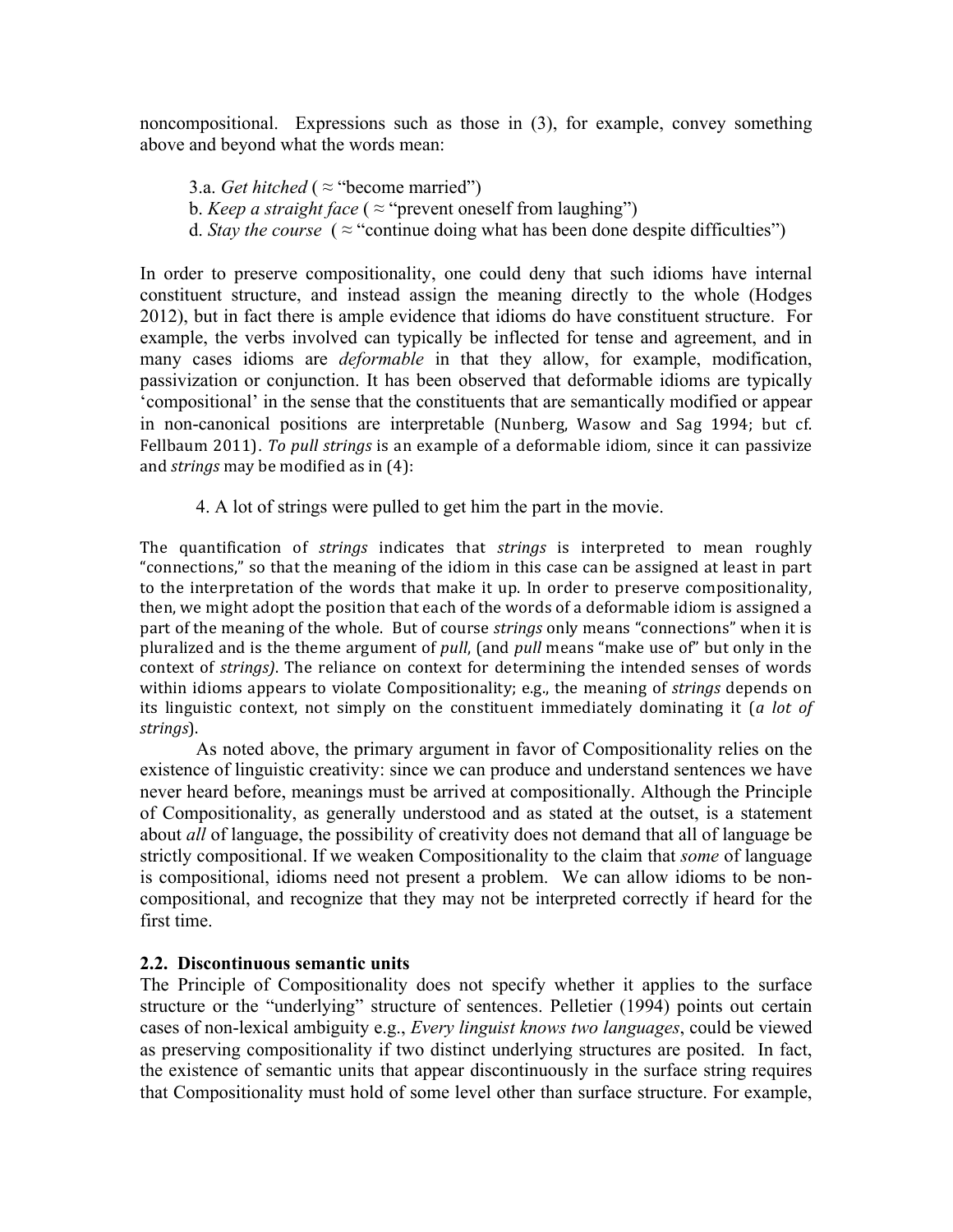free word order languages allow meaningful semantic units to correspond to discontinuous syntactic phrases (e.g., "the woman's dog" in 5); and even fixed word order languages like English occasionally allow discontinuous semantic units (6):

5. Walpiri (Austin and Bresnan 1996):

Kupuju-lu *kaparla-nha* yanga-lkin *warirra-ku-nha* Child-erg dog-acc chase-pres woman-dat-acc "The child chased the woman's dog."

6. *The man* walked across the tightrope *with a monkey on his shoulders.*

The need for Compositionality to apply to some sort of underlying structure raises the issue of just how complex and distinct from surface structure the underlying structure is allowed to be. Without limits, just about any meaning could be attributed to any overt linguistic string (Janssen 1986). Moreover, there is a risk of circularity if we assume that speakers know the meanings of new sentences because of the way those sentences are put together, and yet we also assume that the way sentences are put together depends on the meanings of the sentences.

- 7. Circularity in appealing to underlying structure to retain Compositionality:
- a. The agreed-upon meaning of a sentence is determined by the meanings of the words and the way those words are put together underlyingly.
- b. The way the words of a sentence are put together underlyingly is determined by the agreed-upon meaning of the sentence.

What would be needed in order to escape the circularity is a further assumption that speakers are able to "read off" the underlying structure(s) of a sentence on the basis of the sentence's surface structure. But as we will see in section 3, sentences' surface structure is generally quite underdetermined and/or ambiguous.

## **2. 3. Aspects of Morphology**

It is unclear whether the Principle of Compositionality is intended to apply within the word level, but the same argument made in  $\star$  would seem to apply equally well to productive morphology. If speakers can create new words they have not witnessed before, and the meanings of those words is agreed upon by other speakers, the meanings of new words would seem to need to be derivable from the component parts and the way those parts are put together. However, Gurevich (2006: section 3.2) provides a compelling case of productive yet noncompositional morphology in Georgian, a language notorious for its complex morphology. Consider her examples:

|      |      |  |        | Pre- Agree- Version ROOT Them Screeve Agree- |      |
|------|------|--|--------|----------------------------------------------|------|
| verb | ment |  | atic   |                                              | ment |
|      |      |  | suffix |                                              |      |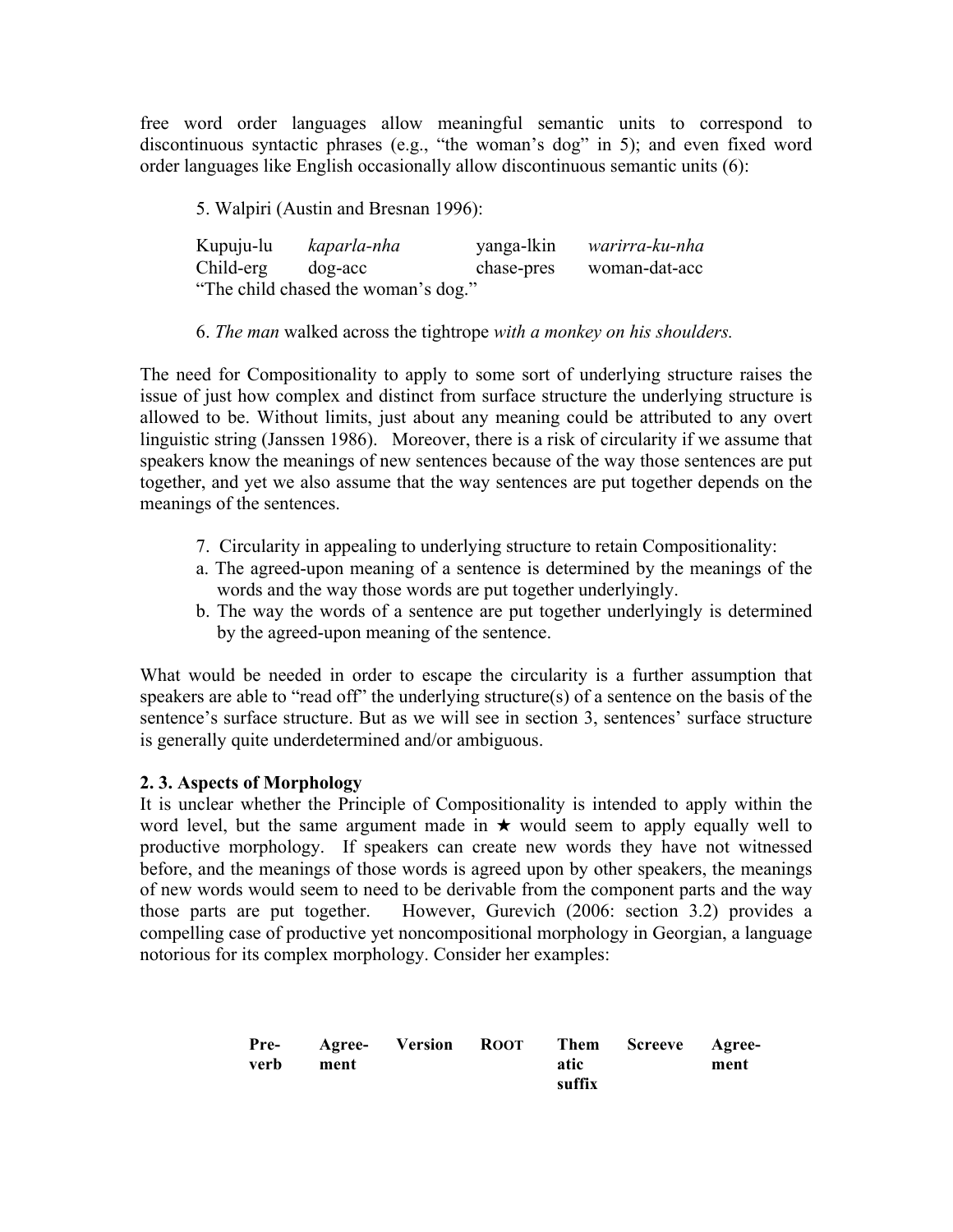| 1. you draw                    |    |   |                  | xat' | av |                  |                  |
|--------------------------------|----|---|------------------|------|----|------------------|------------------|
| 2. you will da<br>draw         |    |   |                  | xat' | av |                  |                  |
| 3.<br>he<br>was<br>drawing     |    |   |                  | xat' | av | di               |                  |
| 4. if you would da<br>draw     |    |   |                  | xat' | av | di               |                  |
| 5. you drew                    | da |   |                  | xat' |    | $\epsilon$       |                  |
| 6. you should da<br>draw       |    |   |                  | xat' |    | $\boldsymbol{o}$ |                  |
| 7. you have da<br>drawn        |    | g | $\dot{i}$        | xat' | av |                  | $\boldsymbol{S}$ |
| 8. you should da<br>have drawn |    | g | $\boldsymbol{e}$ | xat' |    | $\boldsymbol{a}$ |                  |

Table 1: Georgian morphological paradigm based on Gurevich (2006: section 3.2)

Notice that based on the interpretations in 1 and 2 of Table 1, it would seem that *–av* is a second person subject agreement marker, and that *da-* is a future tense marker. However, we find the same form, *–av,* followed by *–di* used in a sentence with third person subject agreement in 3. One might hypothesize that *–avdi* is interpreted as third person, but in 4 we see the same suffix interpreted with a second person subject. Moreover, in 5, we see a second person interpretation assigned to a combination of a preverb *–da* together with a new suffix *–e*. Gurevich (2006) ultimately makes sense of this complex Georgian morphology by appealing to morphological templates that provide top-down interpretations. There simply is no compositional way to assign consistent meanings to the individual morphemes in Table 1. The interpretation of individual morphemes relies on the appearance of other morphemes in a non-monotonic (non additive) way. Thus we see that morphemes do not necessarily combine in a compositional way, even in a highly agglutinating language like Georgian.

The issue in morphology is a general one with the majority of morphologists arguing in favor of a templatic or *realization based* approach, as opposed to a compositional item & arrangement view (e.g., Ackerman and Nikolaeva 2004; Blevins, 2001; Aronoff, 1983; Booij, 2010). But if Compositionality does not apply at the word level, it is not clear why it must apply at the sentence level. In both cases, new forms can be created and are readily interpreted.

## **2.4. Argument Structure Constructions**

Recall that the semantics associated with syntactic combination is widely assumed to be straightforward and direct. That is, the syntax should directly determine which argument is where in the sentence (e.g., an agent is subject in an active sentence, but in an adjunct *by*-phrase in a passive), but it is typically assumed that the contentful relational meaning comes from the specifications of the main verb. It is the main verb, for example, that determines that there is an agent; more generally, the main verb is assumed to determine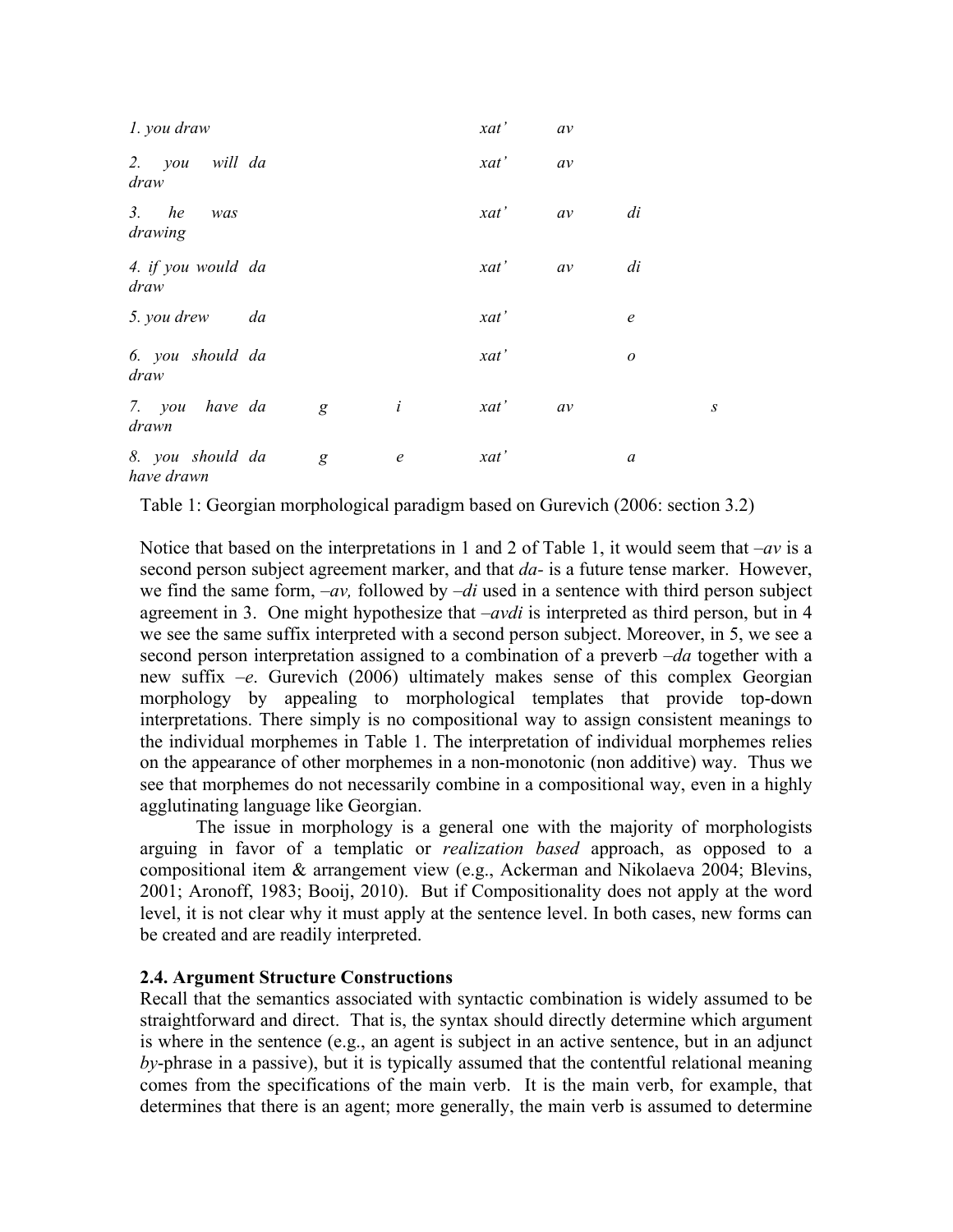who did what to whom. Almost any traditional grammar book, or beginning logic or linguistics class will likely begin a discussion of sentence types with a classification of verbs according to how many arguments they "take." It is generally taken for granted, for example that *sneeze* is intransitive, *kick* is transitive, and *give* requires an agent, a theme, and recipient arguments. In this way, basic sentence patterns of a language are believed to be determined by syntactic and semantic information specified by the main verb. For example, the sentence pattern in (8) appears to be due to the specifications of *put:*

8. Pat put the ball on the table.

That is, *put* is a verb that requires an agent, a theme and a location, and it is *put*'s meaning that determines that the agent "puts" the theme on or in a location (see chapter 25, Participant roles).

But if argument structure is *always* projected exclusively from the main verb's semantics, we would need special verb senses for each of the verbs in the expressions in (9) (e.g. Goldberg 1995, 2006, Jackendoff 2002):

- 9. a. "he was drinking the heart right out of a fine spring afternoon." (James Crumley, The Last Good Kiss [1978])
	- b. "The people of this small town […] have been unable to pray Mrs. Smith's two little boys home again." (Mark Turner, personal communication)
	- c. "his thousands of travelling fans […] had roared him into the Thomas and Mack Center ring." (www.topix.net/wire/world-soccer/manchester-united)
	- d. "She tried to avoid blinking the tears onto her cheeks." (Anne Tyler, *Dinner at the Homesick Restaurant* [1992])
	- e. "Demi Moore thinks this will Halle Berry her back to the B List." (personal communication 2007)
	- g. "I actually had a moth go up my nose once. I […] coughed him out of my mouth." (bikeforums.net/archive/index.php/t-292132)

That is, we would need a sense of *drink* that meant roughly "to spend time by drinking"; a special sense of *pray* "to cause to move by praying," a special sense of *roar* that entails motion and so on. These senses are implausible in that one doesn't find languages that devote unique stems to these meanings. For example, it is unlikely that one would find a word *kamo*, meaning "to cause to move by coughing" because this is not a situation that is likely to occur regularly enough to warrant a lexical meaning (Goldberg 2010).

In order to avoid such implausible verb senses, it has been proposed that argument structure patterns are associated with abstract meanings independently of the verbs that appear in them. On this view, verbs can occasionally combine with argument structure constructions on the fly to create novel sentences like those in (9). Examples of such *argument structure constructions* are given in Table 2.

Table 2: English Argument Structure Constructions (Goldberg 1995)

Ditransitive: (Subj) V Obj1 Obj2 X CAUSES Y to RECEIVE Z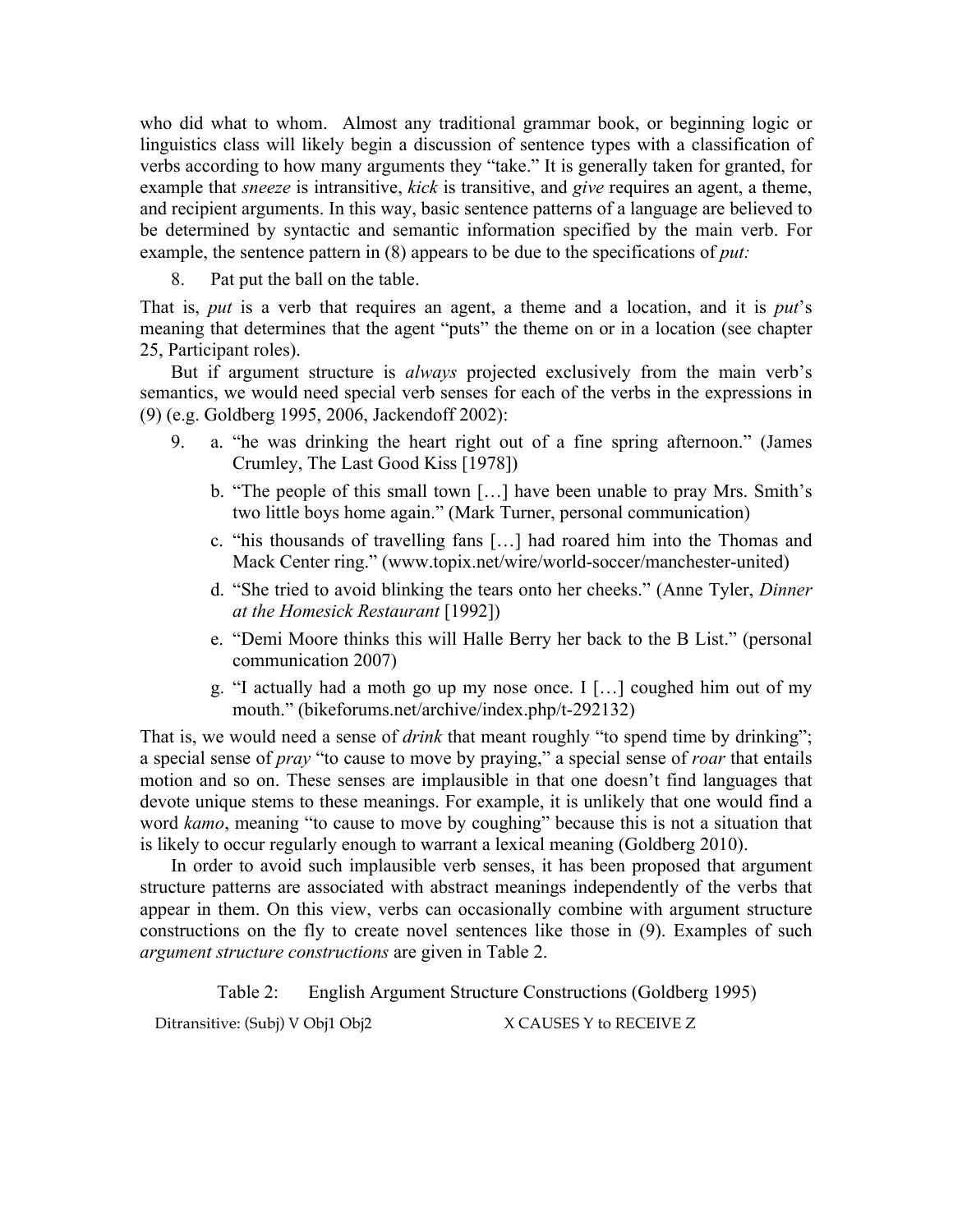| Caused-Motion: (Subj) V Obj Oblique <sub>path</sub>                                                                            | X CAUSES Y to MOVE Z         |
|--------------------------------------------------------------------------------------------------------------------------------|------------------------------|
| Resultative: (Subj) V Obj Pred                                                                                                 | X CAUSES Y to BECOME Z       |
| Transitive: (Subj) V Obj                                                                                                       | X ACTS on Y; X EXPERIENCES Y |
| Removal: (Subj) V Obj Oblique <sub>source</sub>                                                                                | X CAUSES Y to MOVE from Z    |
| <i>Way</i> construction: $(Subj_i)$ V [poss <sub>i</sub> way] Oblique <sub>path</sub> X CREATES PATH & MOVES $Z_{\text{path}}$ |                              |

There exists theoretical and experimental evidence in support of argument structure constructions. Theoretical arguments have typically emphasized the ad hoc and implausible nature of certain verb senses that would otherwise be required, as just mentioned (see Goldberg 1995, 2006, to appear for further arguments). Other work has noted that learners use the semantics associated with syntactic patterns in order to figure out what new verbs mean (Fisher 1996, Gillette, Gleitman, Gleitman and Lederer 1998, Landau and Gleitman 1985); this "syntactic bootstrapping" process presupposes the idea that the syntactic patterns are associated with meanings independently of the main verb. More recent work based on a sorting paradigm (Bencini & Goldberg 2000), off-line comprehension (Kaschak and Glenberg 1997; Goldwater and Markman 2009; Kako 2006), on-line priming (Johnson & Goldberg 2012), and neural representations (Allen et al. 2012) provides further evidence that argument structure patterns are associated with contentful semantics. It is possible to posit multiple senses for each verb, but in order to determine which sense is involved, the comprehender must attend to the phrasal array of grammatical relations. That is, even if one did wish to posit a special sense of *drink*, for example, that meant "to spend time drinking" in order to account for (9a), it is clear that that sense could only be identified by the comprehender by observing the complement array. Therefore, at least from a comprehension point of view, the pairing of argument structure patterns with meanings must be primary. As Goldberg (1995) points out, it is possible to preserve Compositionality for these cases by recognizing that the syntactic means of combination can be paired with richer semantics such as the meanings suggested in Table 2. Nothing rules this out, other than an assumption that the rules of composition must be trivial. Montague (1970), Gazdar et al. (1985), and Jacobson (2002) allow for multiple rules of composition that could in principle be richer than is often assumed.

## **2.5. Intonation**

Intonation would seem to provide part of what we generally think of as the "meaning" of an utterance. The meaning of a sentence with default intonation in (10) is not the same as the same sentence with question intonation (11), sarcastic intonation (12), or sentence focus intonation (13) as these are all felicitous in distinct contexts.

- 10. Sam CALLED again.
- 11. Sam called AGAIN? (question intonation)
- 12. Sure, the President called for you. (sarcastic intonation)
- 13. SAM called again. (sentence focus, possible answer to "what happened?")

If intonation is incorporated into what is intended by "syntax" in claims about Compositionality, these sorts of distinctions could be accounted for. Alternatively,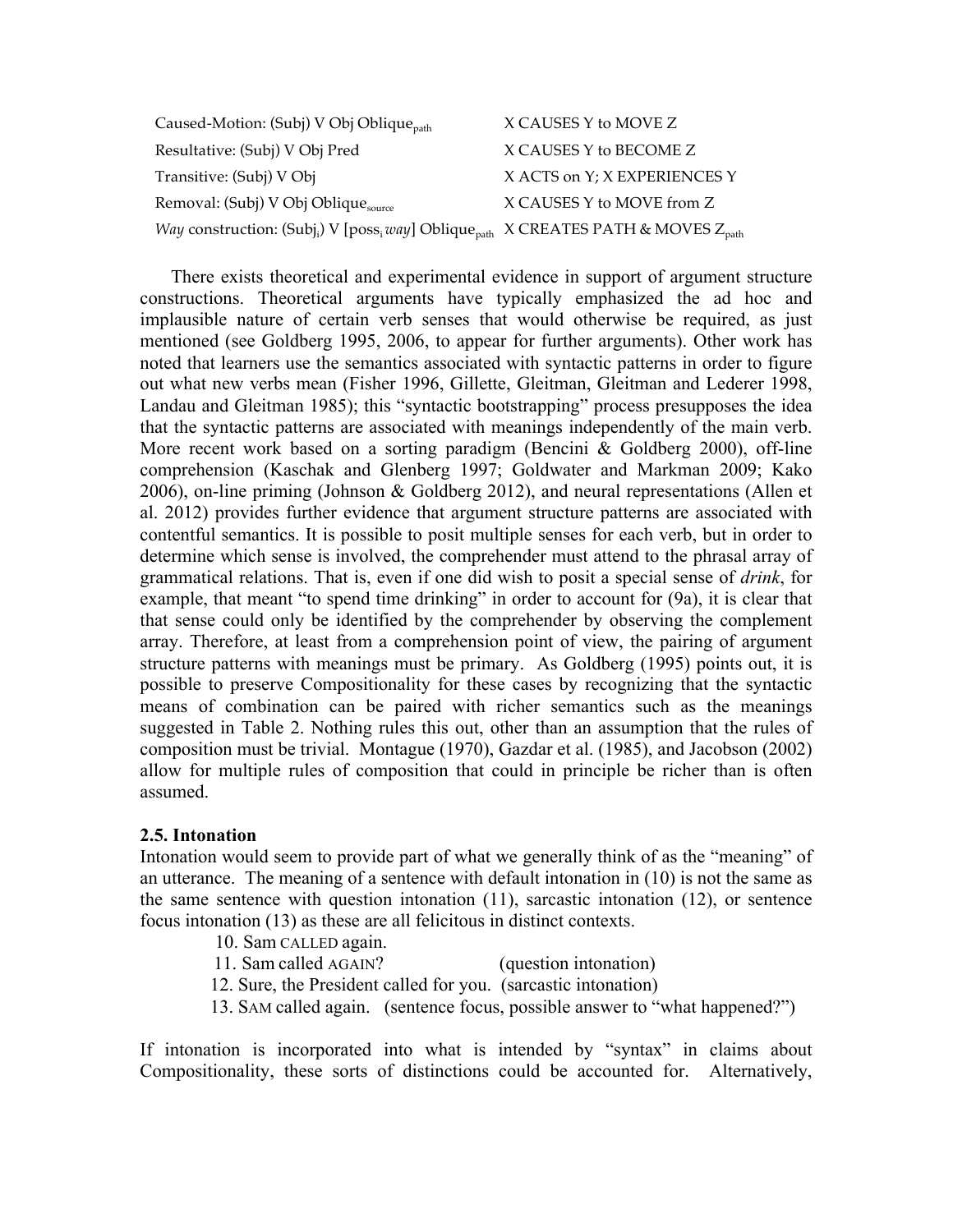intonation could be included as part of "context," which clearly plays a role in the determination of interpretations.

## **3. Context**

Oddly enough, given that he is often credited for the Principle of Compositionality, Frege is the author of a distinct Principle of Contextuality. The Principle of Contextuality requires that the meaning of each part relies on the meaning of the whole: "Only in the context of a sentence does a word stand for anything" (Frege 1884 p. xxii; cf. also Wittgenstein 1921). Insofar as Compositionality requires that word meanings exist in isolation, and Contextuality asserts that they do not, the two principles appear to contradict one another (Janssen 1986; 1997; Pelletier 2001; Filip 2012). The Principle of Contextuality argues that context is used in the full interpretation of utterances, and there are many ways in which this clearly holds true.

## **3.1. Quantifiers**

As is widely recognized, the interpretation of quantifiers often relies on context (Westerstahl 1985). For example, the quantifiers in the following examples do not refer to *all* entities, but instead refer to some contextually determined set of entities:

14.a. They fixed all the roads*. (=* all the roads that need to be fixed*)*

b. When it snows in Aspen, everyone is happy. ( = everyone in Aspen)

c. No one is here. (= no one other than the speaker; or no one who the speaker wished to see)

That is, the sentence in (14b) implies that the city fixed all the roads that needed fixing, not all the roads in the universe nor even all the roads within city limits. More specifically, *all the roads* is not interpreted compositionally, but requires appeal specifically to the verb, *fixed*, which is a part of the sentence, but not part of the constituent *all the roads*. The sentence in (14b) is likely to mean that everyone *in Aspen* is happy, although, depending on the context, it could mean everyone who is looking forward to the X-games (which are held in Aspen) is happy, or that everyone in a particular family who is planning a ski trip is happy. While the meaning is generally agreed upon in context, the quantifiers themselves do not determine their universe of discourse.

In order to allow for facts such as these, the compositional meaning of a sentence must be viewed as partially underspecified. For example, quantifiers may contain an open variable for the domain of discourse. This variable must be fixed before a sentence can be fully interpreted, but it may depend on context. This then requires a distinction between "meaning" and "interpretation." Similarly, the existence of ellipsis and deixis also require that the meaning that is determined compositionally must be underspecified allowing certain aspects of interpretation to be filled in by context (see chapter 12, Contextual adjustment of meaning).

## **3.2. Ellipsis, Deixis**

Fodor (2001) argues that language is not compositional on the basis of definite descriptions that are typically interpreted in context-sensitive ways (cf. also Janssen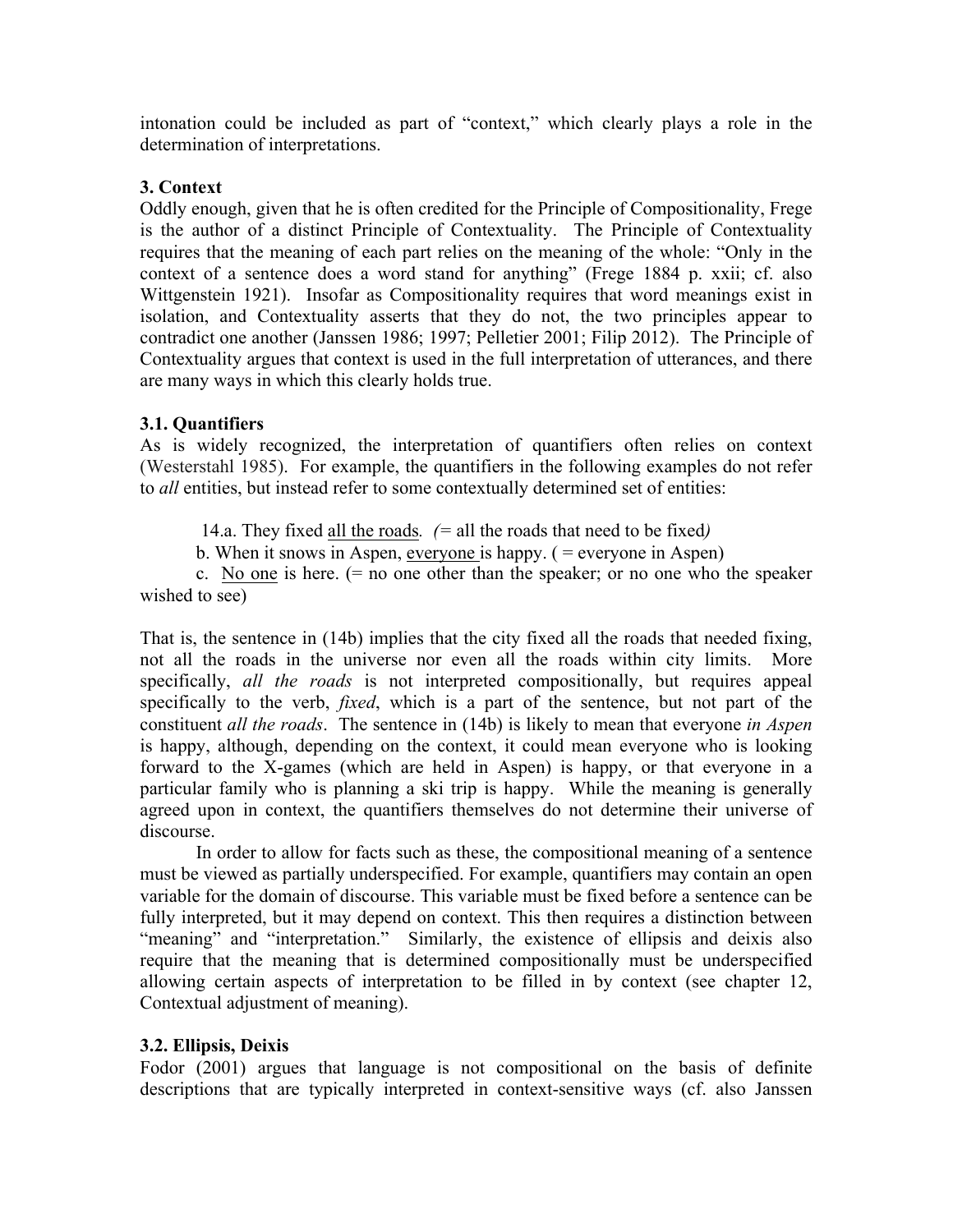1983). E.g., *He saw the dog* does not entail that he saw the one and only one dog existing in the universe, but rather that he saw the particular dog that is assumed to be identifiable to the listener in a given context. Likewise, (15) can refer to Queen Beatrix or Queen Wilhelmina, depending on when the sentence was uttered:

15.The Queen of Holland is married to Prince Claus. (Janssen 1983: 3)

One could conceivably stipulate that the time of utterance is somehow syntactically represented in each utterance, but we would have to also include the place being discussed or the place of speaking (e.g., *of Holland* goes unmentioned in 16), and potentially all of the speaker's and listener's common ground (e.g. if an epithet is used as in 17).

- 16. The Queen is married to Prince Claus.
- 17. You-know-who is in jail.

This would seem to lead to a *reductio ad absurdum*, as language is rife with ellipsis and deictic references. "Either the content of the thought is different from the content of the sentence that expresses it, or the sentence isn't compositional. I take it that the first disjunct is preposterous; so I take it that the second disjunct must be true (Fodor 2001: 12)." Those who *do* grant a distinction between "meaning" and "interpretation" (the latter equivalent to Fodor's "thought"), not finding the distinction "preposterous," may instead allow an underspecified level of compositional meaning (Partee 1995); interpretation or "thought" then would require the combination of meaning and context, including the background knowledge of speaker and listener. We return to examine this proposal more fully in section 4.

## 3.3 Polysemy

Words that are used frequently tend to have more than one related sense because old words often get extended for use in new contexts (see X chapter on Polysemy). Initially, these extended senses are created on the fly, but they often become conventionalized senses over time. Polysemous senses often center around a rich, prototypical (or stereotypical) sense, with extensions being based on some attribute of the prototypical sense (Lakoff 1987; see X chapter on prototypes). For example, prototypically, *home* evokes a house where a family unit lives and sleeps, where children grow into adulthood, where one feels comfortable and a sense of belonging. Yet it can be used for many of these aspects in isolation from the others (Fillmore 1992):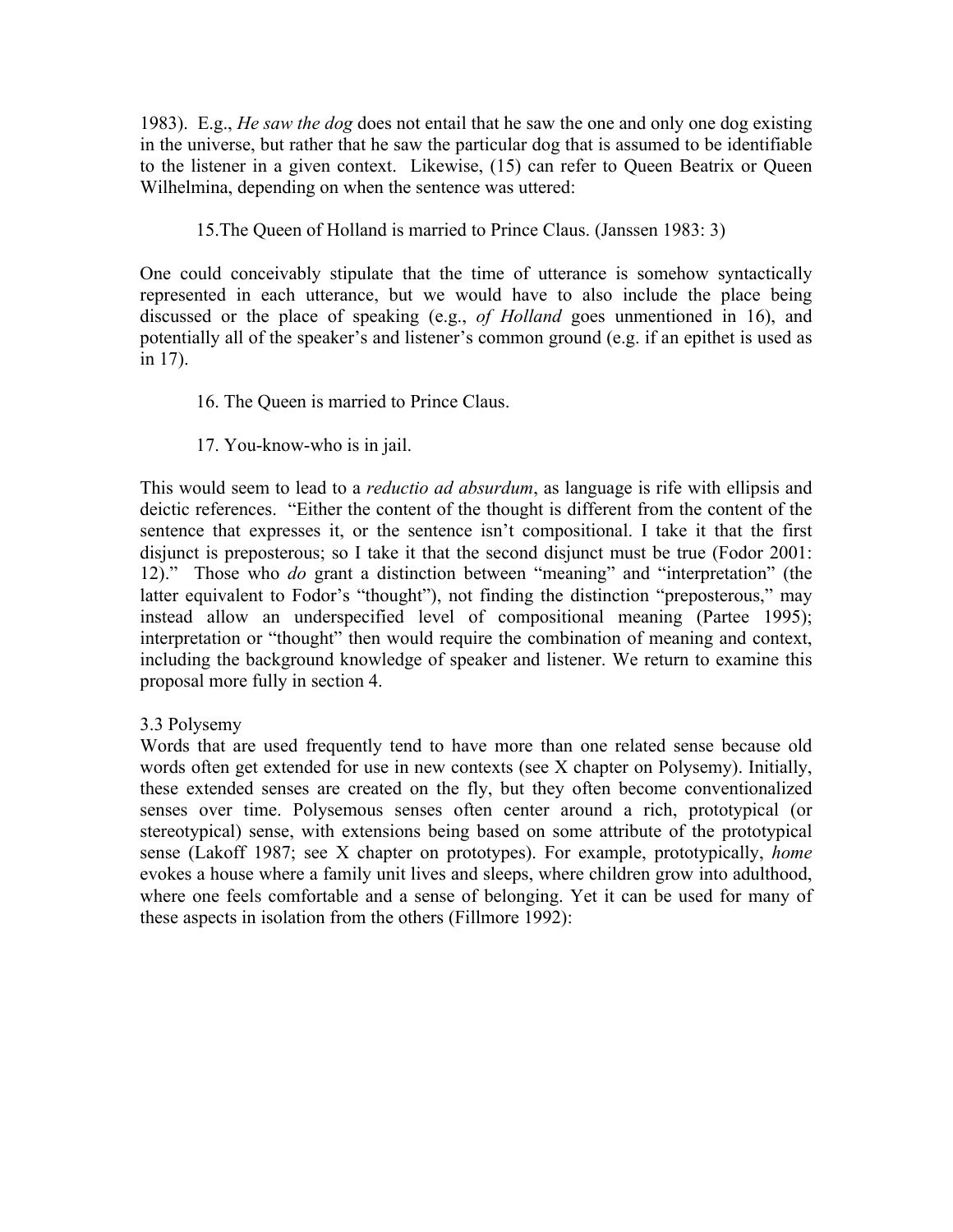| <b>18. HOME</b>              |                                  |
|------------------------------|----------------------------------|
| a.138 Main Street is Aliza's | a. House, where one grows up,    |
| and Zach's home.             | lives with one's family, feels   |
|                              | comfortable and belongs          |
| b. She owns 14 homes.        | b. House                         |
| c. She went home to her dorm | c. Place where one lives and     |
| room.                        | sleeps                           |
| d. She traveled home to see  | d. Place where one grows up      |
| her family.                  |                                  |
| e. She's at home in the      | e. Place where one feels a sense |
| mountains                    | of belonging                     |
|                              |                                  |

Which sense of a word is intended typically depends on the linguistic and non-linguistic context (Piantadosi, Tily, & Gibson 2012). That is, the meanings of words often cannot be determined in isolation and then combined as one would combine building blocks to arrive at the meaning of a whole. Information beyond the immediate constituent is used in order to arrive at the meanings of words, and there are not always any linguistic cues about the required interpretation. In addition, we often use a word or phrase to appeal to a conceptually related but distinct meaning via a process of *metonymy* (Nunberg 1994). For example,

- 19. The tummy tuck in 3A is asking for some chocolate.
- 20. Nunberg's on the top shelf.
- 21. We have guests, so please set another couple of plates.

*The tummy tuck* in (19) refers to the person who received a tummy tuck, *Nunberg* refers to a book by Nunberg in (20), and the perhaps more familiar case of *plate* in (21) refers to an entire place setting. The meanings of the sentences do not make sense without the meanings supplied by these metonymies and yet it is not obvious that the meanings are "in" the words of the sentence. Instead, the metonymic interpretation is supplied by context via semantic and pragmatic principles (Culicover and Jackendoff 2006).

Combining one polysemous word with *n* senses, and another polysemous word with *m* senses would require *n x m* possible meanings. If there are several polysemous words in a sentence, the computation becomes unwieldy extremely quickly. Even if our minds were able to perform this computation, it is clear that we have no conscious access to this large set of meanings. In order for us to arrive at the agreed upon meaning, (that *is* consciously accessible), we narrow down the result of a possibly huge computation to at most one or two meanings. To do this we have to rely on contextual cues.

## **4. Attempting to reconcile Context & Compositionality**

From the discussion of quantifiers, ellipsis, deixis, and polysemy, it is clear and the way words combine into constituents does not deterministically convey the entirety of the *interpretation* or thought that is conveyed by utterances. Inferences that are drawn in particular contexts contribute importantly to the relevant range of a given quantifier, the intended referents of definite noun phrases, pronouns and all deictic terms, the intended interpretation of unexpressed or polysemous arguments, and all conversational inferences. As Gilles Fauconnier has described it, if the interpretation of a sentence is an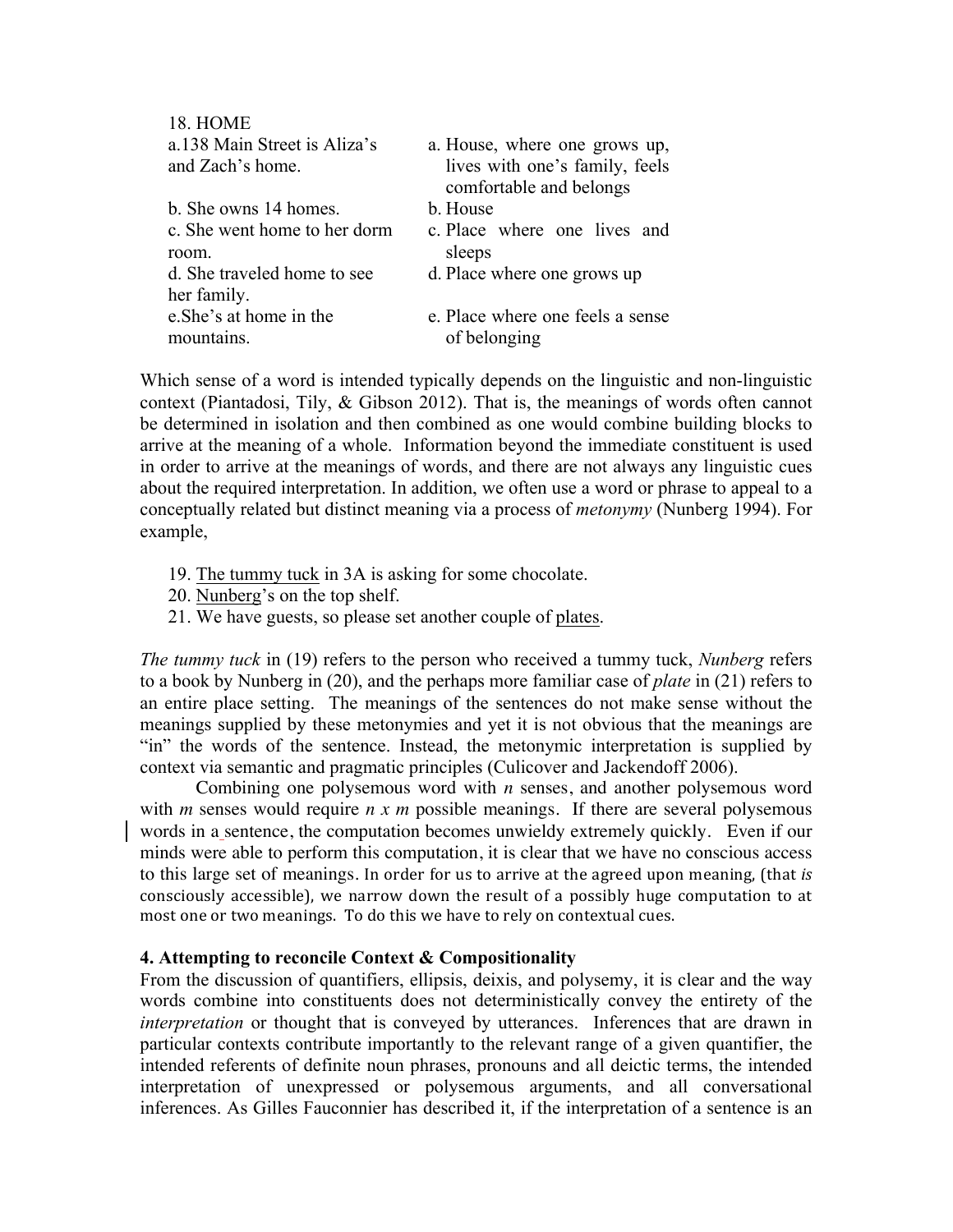iceberg, the sentence itself provides only the above-the-water-line peaks of the iceberg. People supply the rest of the meaning on the basis of shared context and worldknowledge.

This recognition has led different researchers to differing conclusions about the fate of Compositionality. Groenendijk & Stokhof argue that thoughts or intended interpretations of sentences are not what is expressed by sentences (2003: 11). They thus draw a distinction between "thoughts," and the "meanings" of sentences, the latter being vague or underspecified. Sentential "meaning" is assumed to be context-free and compositionally determined. On the other hand, interpretation or thought is not conveyed directly by the "meaning" of an utterance and is not compositional. If "meaning" is not equivalent to interpretation or thought, then meaning would seem to be a formal construct created by theorists. In this way, Compositionality is not a claim that is open to empirical verification or falsification.

Returning to the deductive argument put forward in  $\star$  in support of Compositionality, however, it seems necessary that whatever "meaning" is, it must be accessible to ordinary speakers, since that is an important assumption in the argument (see  $\star$ b). That is, what speakers recognize and agree on (more or less, most of the time) is the *intended interpretation of utterances in contexts.* Thus it would seem that assumption ★b in favor of compositionality actually presupposes access to contextual cues to meaning, since it is a combination of an utterance *and a context* that results in the agreed upon interpretation. This motivates Fodor's (2001) conclusion that meaning and thought are one in the same and are simply not compositional, since "language is strikingly elliptical and inexplicit about the thoughts that it expresses and as a simple matter of fact, in the general case, sentences are remarkably inexplicit with respect to how the thoughts they express are put together."

To see just how powerful context can be in the determination of intended meaning, consider the fact that a simple pointing gesture is typically readily understood in a given context.

## **4.1 Pointing is understood, but the meaning does not reside in the point**

The reasoning in favor of compositionality in  $\star$  seems to assume that the meaning of an expression must reside in the expression itself in order for the expression's meaning to be shared across people. And yet, humans are remarkably good at gleaning others' intended meanings even when language is not used. For example, we generally share an understanding of what is meant when someone points at something. If two boys are walking down the street and point to a hoagie restaurant, it could mean "let's get something to eat," "that place is still there!," or "let's cross the street because the school bully hangs out there." Oftentimes, no words need to accompany a pointing gesture as the intended interpretation is often recognized as obvious in context; and yet clearly, the meaning is not in the point itself (Tomasello 2009). Instead, the shared common ground provided by the context and background knowledge helps to determine what is intended. Language can be viewed as not entirely unlike pointing in that the language itself typically only offers incomplete clues to the overall interpretation of sentence.

## **5. Current contributions and research**.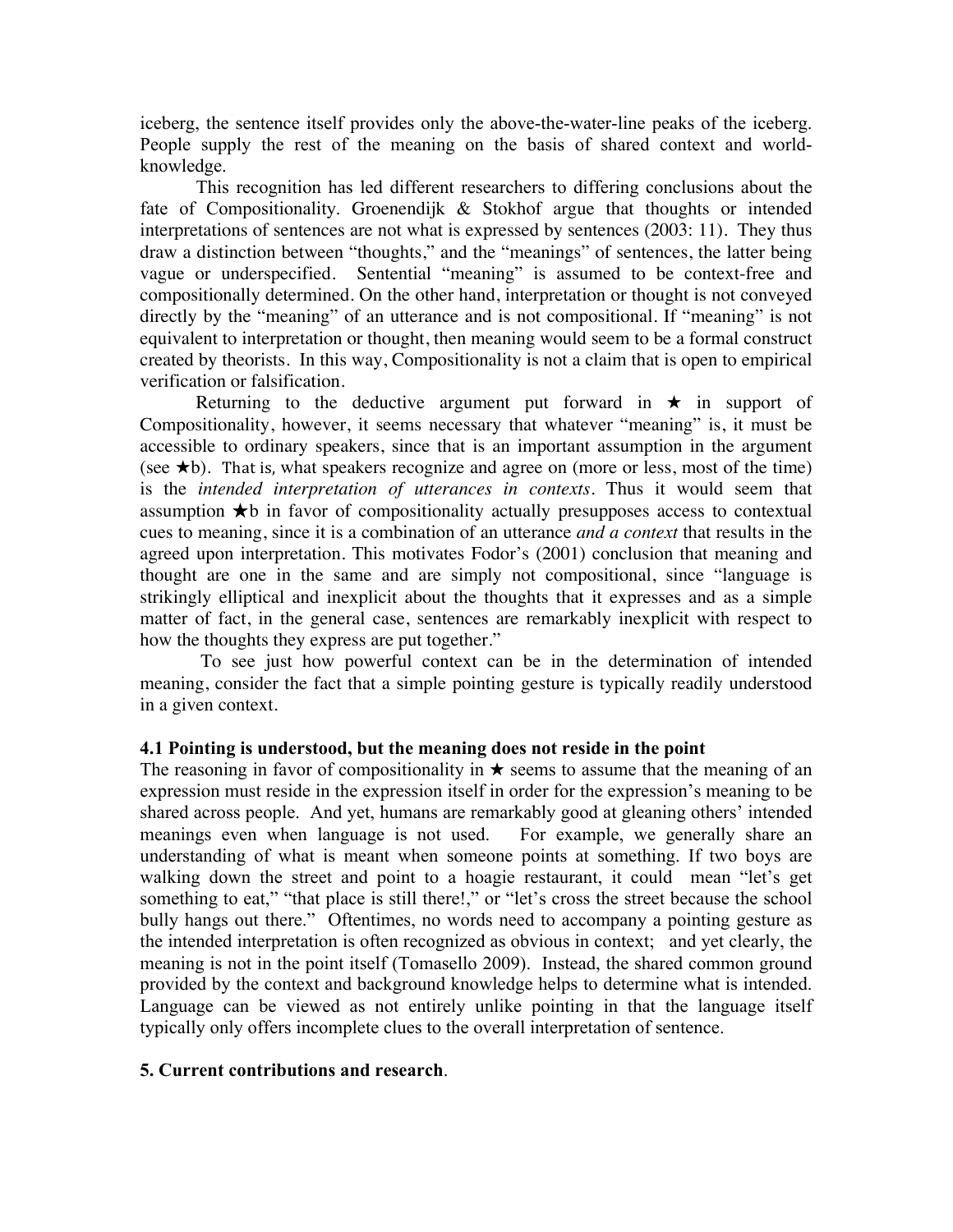Piantadosi, Tily, & Gibson (2012) point out that the underspecification inherent in language is advantageous. They note that utterances routinely underspecify meaning, relying on context for full interpretation due to the need for efficiency. It would be needlessly long-winded to spell out every aspect of intended meaning, or the intended sense of every potentially ambiguous word. Instead, context supplements the cues provided by utterances. This allows interlocutors to arrive at a shared interpretation while minimizing the redundancy that would occur if language were to spell out all of the information that is already accessible in context.

Although the Principle of Compositionality is generally interpreted as entailing that the meaning of each constituent be determined only with reference to its immediate daughters, the argument provided in  $\star$  does not entail that this is the only way for meaning to be determined. Instead, language could involve a network of formal patterns, which may contain open slots. Some of these slots may be defined recursively, and this in itself would allow for infinite creative potential. The argument structure constructions in Table 2 are examples of formal patterns with open slots. Another example is the English *The Xer, the Yer* construction exemplified in (22) (see Fillmore, Kay, and O'Connor 1988):

### (22) The larger the audience, the easier the show. (COCA corpus, Davies 2008)

The construction requires that the comprehender construct a relationship between two variables, one independent (determined by the first comparative phrase), and the other dependent (determined by the second comparative phrase). The rule of composition is thus nontrivial, in that syntax itself is quite unusual—it is not even clear what type of phrase *the larger the audience* is—and the linked variable interpretation does not come from any particular word, at least in any obvious way. Still, the construction licenses an open-ended set of sentences.

The original argument suggested in favor of Compositionality does not require that the rules of combination are trivial, that world knowledge and context are irrelevant, or that meaning is determined in a strictly bottom-up way on the basis of the words and their immediate constituents. Shared interpretation can be arrived at by recognizing the existence of constructions that can contribute non-trivial aspects of semantics, and by recognizing that people come to the task of interpretation with a vast amount of shared world knowledge and context. This allows for interpretation to involve a top-down component, moving us away from the building block metaphor of meaning.

Kirby (2000) has investigated *why* languages tend to involve component pieces that can be reconstituted in new ways (or why languages involve templates with open slots that can be combined). He creates simulations of computer "agents" that aim to maximize expressive power while minimizing the number of rules. The simulations begin by generating random forms that correspond to intended meanings, but over time, as multiple agents interact and aim to express new meanings, a type of compositionality emerges. Namely, the simulations eventually settle into a system that involves component pieces that can be reassembled in new ways. Intuitively, it is clear that learning a completely noncompositional language—wherein each distinct meaning would correspond to a wholly unique form--would not only be extremely cumbersome but would fail to allow agents any way to express or comprehend any new meanings.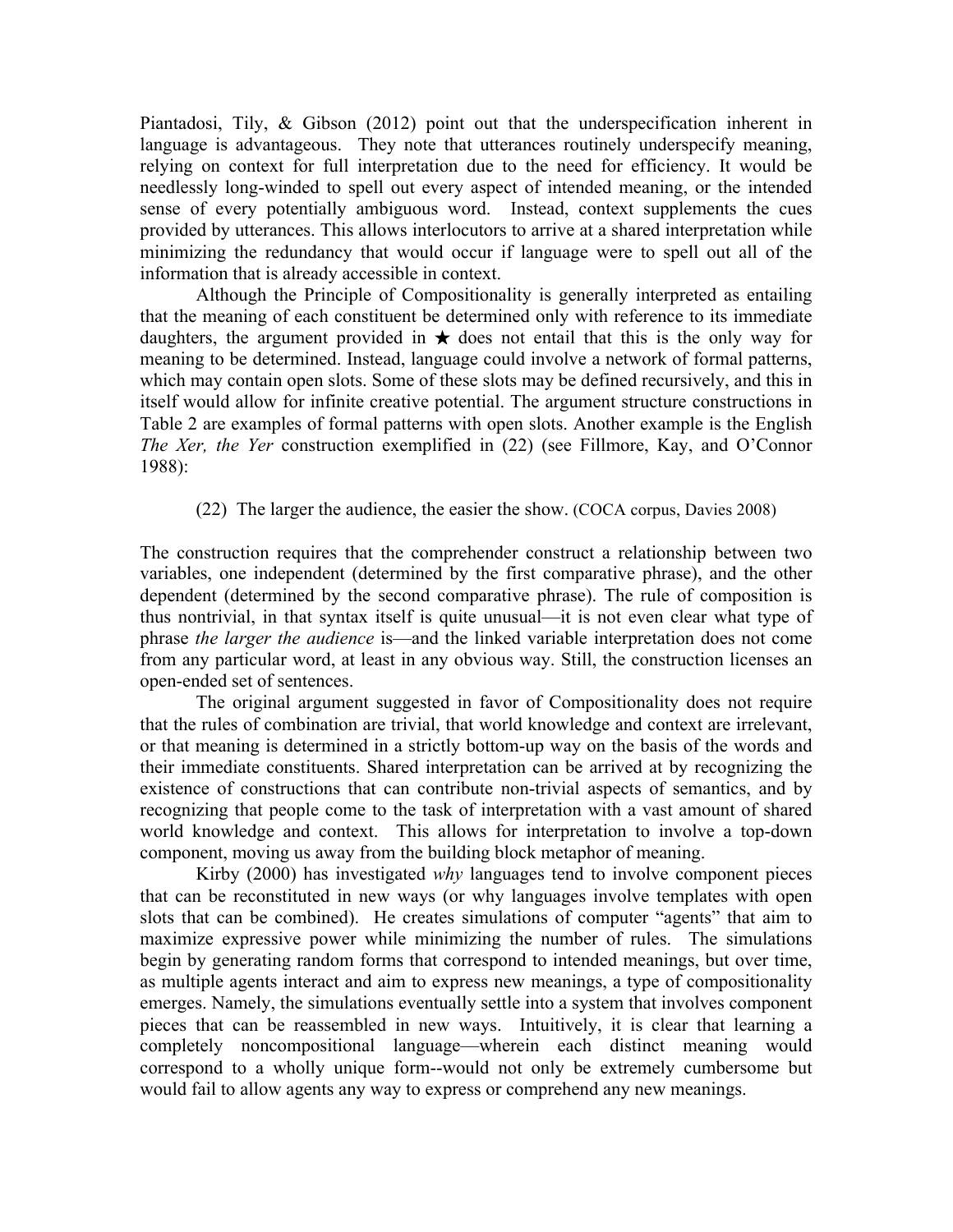The issues involved in any approach to meaning are complex and quite daunting. A measure of the difficulty involved is evident in the fact that the field of machine understanding has made little progress over the past half century. Both Piantadosi, Tily, & Gibson (2012) and Kirby (2000) provide computational models that aim to motivate how and why new utterances are interpretable, and this promises to be a rich arena for additional research.

#### **6. Conclusion**

It is often debated whether the principle of compositionality is an empirical claim (Fodor 2001; Pelletier 1994) or a methodological assumption (Barker and Jacobson 2007; Dowty 2006; Groenendijk & Stokhof 2004; Janssen 1983; Partee 1995). The present overview tends toward the position that there exist empirical questions that need to be addressed in order for the Principle of Compositionality to be upheld.

An understanding of how humans interpret language has been a goal of philosophy, literature, and linguistics for hundreds of years. The present paper does not pretend to solve the problem in any way, but only to present evidence that the issues involved are complex. The apparently noncompositional meaning evident in idioms, discontinuous semantic units, and complex words must be addressed, and the contribution of argument structure constructions, intonation, and non-linguistic context to our shared interpretation of sentences must be taken into account.

#### **Acknowledgments**

I'd like to thank Christiane Fellbaum, Hana Filip, Sam Glucksberg, Clarice Robenalt, Nick Riemer, and Edwin Williams for helpful discussion and references on this topic. Any errors are solely my own responsibility.

#### **References**

- Ackerman, F. & Irina Nikolaeva. 2004: *Comparative Grammar and Grammatical Theory: A Construction-Based Study of Morphosyntax*. Stanford: Center for the Study of Language and Information.
- Allen, K., Pereira, F., Botvinick, M., & Goldberg, A. E. (2012). Distinguishing grammatical constructions with fMRI pattern analysis. *Brain and Language*.
- Aronoff, M. 1983: 'Potential words, actual words, productivity and frequency'. Paper presented to the Proceedings of the 13th International Congress of Linguists., Oslo, 1983.
- Barker, C., & Jacobson, P. I. (Eds.). (2007). *Direct compositionality*. Oxford University Press.
- Bencini, Giulia M. L. and Adele E. Goldberg (2000). "The Contribution of Argument Structure Constructions to Sentence Meaning." *Journal of Memory and Language* 43, 640-51.
- Blevins, J. P. 2001: 'Realisation-based lexicalism'. Journal of Linguistics 37.355-65.
- Booij, G. 2010: *Construction Morphology*. Oxford: Oxford University Press.
- Cann, Ronnie. 1993. Formal Semantics: An introduction. Cambridge: Cambridge University Press.

Carter, 1976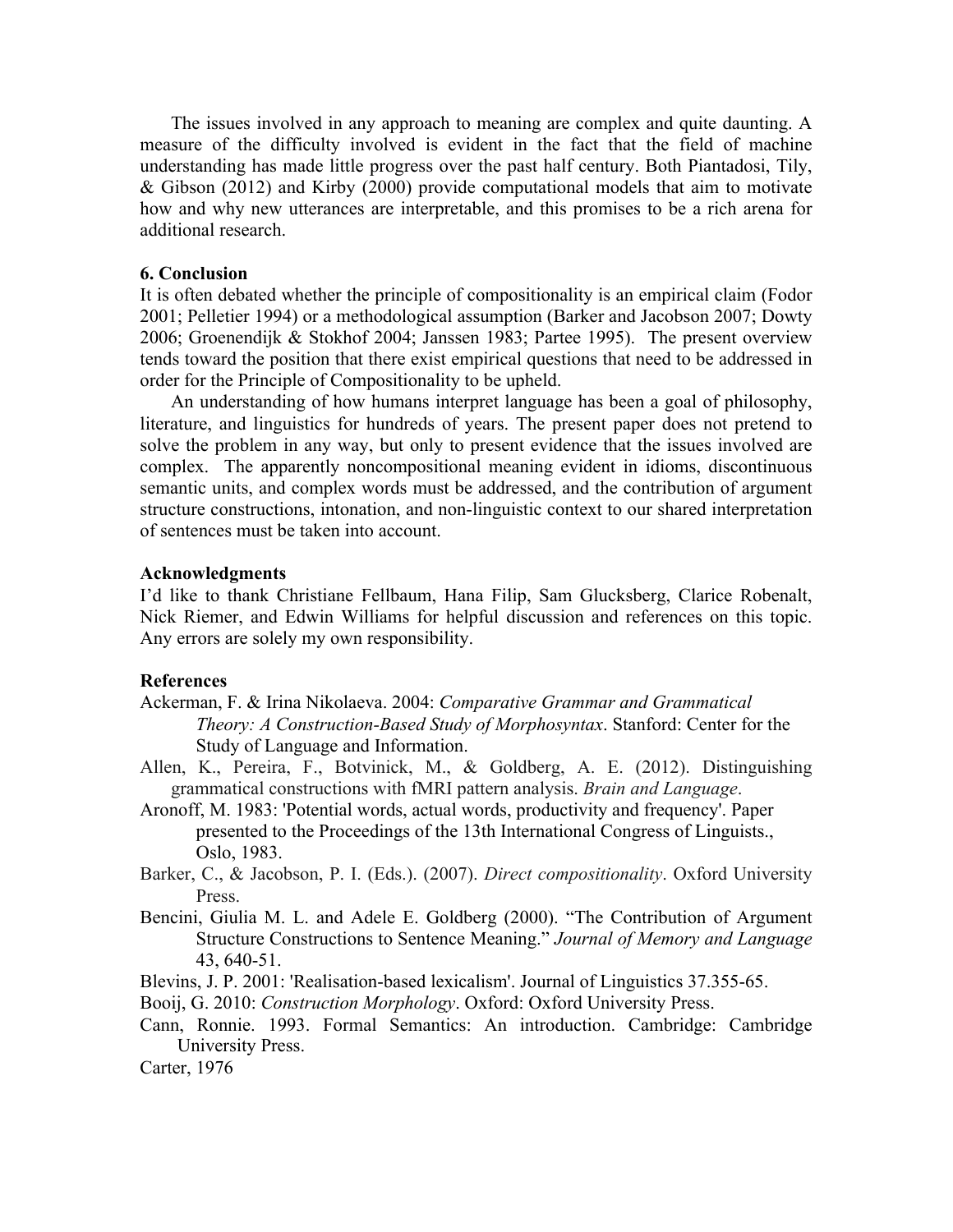- Culicover, P. W., & Jackendoff, R. (2006). The simpler syntax hypothesis. *Trends in cognitive sciences*, *10*(9), 413-8. doi:10.1016/j.tics.2006.07.007
- Davies, Mark. (2008-) *The Corpus of Contemporary American English: 450 million words, 1990-present*. Available online at http://corpus.byu.edu/coca/.
- Dowty, David (1979). *Word meaning and Montague grammar: The semantics of verbs and times in generative semantics and in Montague's PTQ* (Vol. 7). Springer.
- ---- (2006). *Compositionality as an Empirical Problem* (pp. 1–62).
- Fellbaum, C. (2011). Idioms and Collocations. In C. Maienborn, K. von Heusinger, & P. Portner (Eds.), *Handbook of Semantics* (pp. 441–456). Berlin: deGruyter.
- Filip, Hana (2012) Lecture 1: Compositionality and Model Theory. LOT winter school handout, Tilburg, The Netherlands.
- Fillmore, Charles J. (1992). "'Corpus Linguistics' or 'Computer-Aided Armchair linguistics'". Jan Svartvik, ed. *Directions in Corpus Linguistics: Proceedings of Nobel Symposium* 82. Berlin: Mouton de Gruyter, 35-62.
- Fisher, Cynthia (1996). "Structural Limits on Verb Mapping: The Role of Analogy in Children's Interpretations of Sentences." *Cognitive Psychology* 31.1, 41-81.
- Fodor, Jerry A. 2001. Language, thought and compositionality*. Mind and Language*,  $16(1):1-15.$
- Frege, Gottlob. "The Foundations of Arithmetic, 1884, translated from the German by JL Austin." (1980).
- --- (1892). Über Sinn und Bedeutung, *Zeitschrift für Philosophie und philosophische Kritik* 100, 25-50. Translated as On sense and reference, in P.T. Geach and M.Black, eds., *Translations form the Philosophical Writings of Gottlob Frege*. Oxford: Blackwell (1952), 56-78.
- Gazdar, Gerald, Ewan Klein, Geoffrey K. Pullum, and Ivan A. Sag. 1985. Generalized Phrase StructureGrammar. Oxford: Basil Blackwell and Cambridge, MA: Harvard University Press.
- Gillette, Jane, Henry Gleitman, Lila R. Gleitman, and Anna Lederer (1998). *Human Simulations of Vocabulary Learning*. Philadelphia: University of Pennsylvania Press.
- Goldberg, Adele E. (1995). *Constructions: A Construction Grammar Approach to Argument Structure*. Chicago: Chicago University Press.
	- (2002). Surface Generalizations. *Cognitive Linguistics*
	- (2006). *Constructions at Work: The Nature of Generalization in Language*. Oxford: Oxford University Press.
	- (2010). "Verbs, Constructions, and Semantic Frames." Malka Rappaport Hovav, Edit Doron and Ivy Sichel, eds. *Syntax, Lexical Semantics and Event Structure*. Oxford: Oxford University Press, 39-58.
	- (to appear) *Mind and Language*
- Goldwater, Micah B. and Arthur B. Markman (2009). "Constructional Sources of Implicit Agents in Sentence Comprehension." *Cognitive Linguistics* 20.4, 675-702.
- Groenendijk, J., & Stokhof, M. (2004). Why compositionality ? In G. Carlson & F. Pelletier (Eds.), *The Partee Effect* (pp. 1–20). CSLI Publications.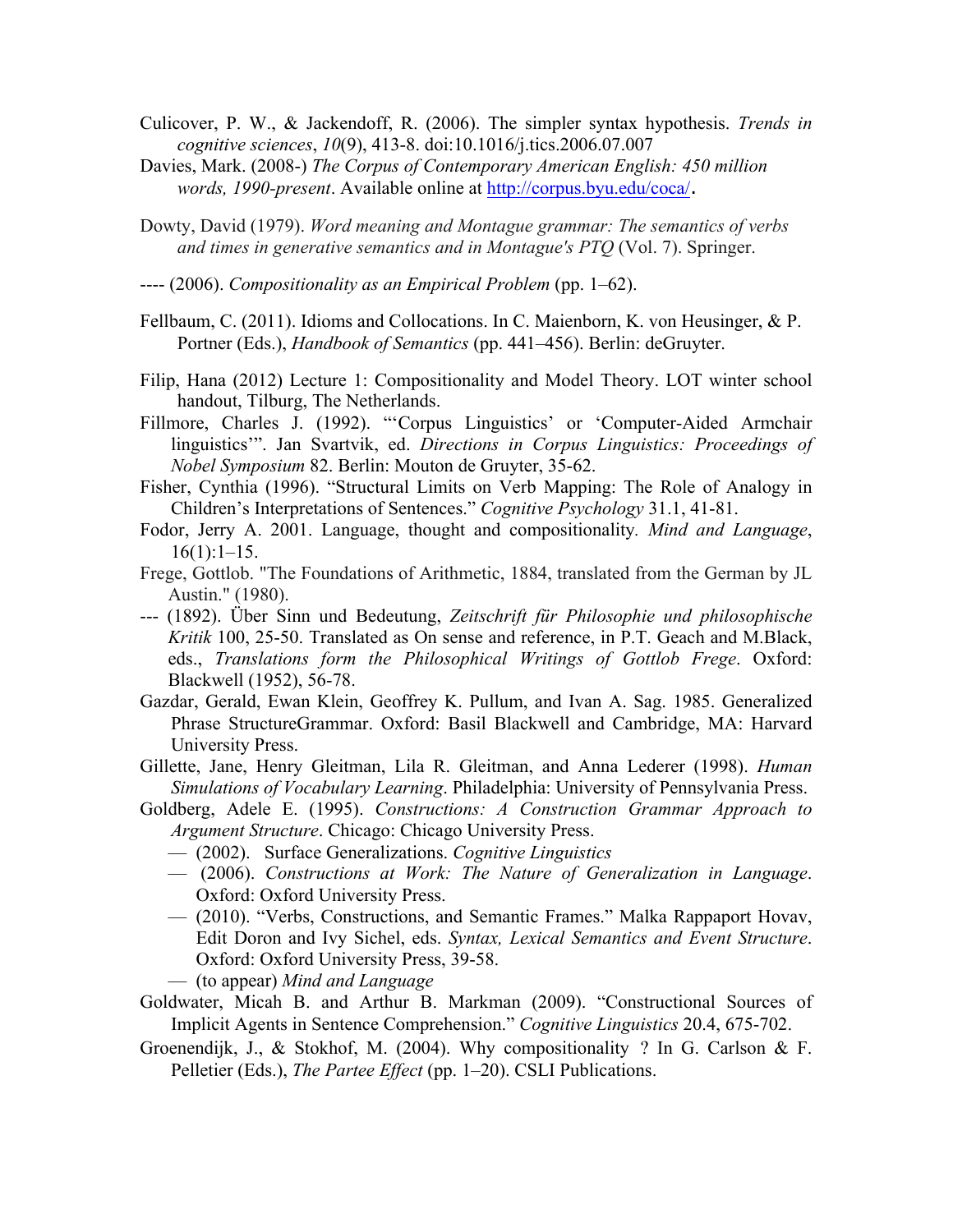- Gurevich, Olga J. (2006). *Constructional Morphology: The Geoegian Version*. University of California, Berkeley. The Georgian Version
- Hodges, W. (2012). Formal Features of Compositionality, *10*(1), 7–28.
- Jackendoff, R. S. (1992). *Semantic structures* (Vol. 18). MIT press.
- Jackendoff, Ray. *Foundations of language: Brain, meaning, grammar, evolution*. Oxford University Press, USA, 2002.
- Jacobson, Pauline. 2002. The (Dis)organization of the grammar. *Linguistics and Philosophy* 25:601-625.
- Janssen, Theo. 1983. Foundations and Applications of Montague Grammar. PhD thesis, Department of Mathematics, University of Amsterdam
- --- 1986. Foundations and applications of Montague Grammar, part i: Philosophy, framework, computer science. CWI tract 19, Center of Mathematics and Computer Science, Amsterdam.
- --- (1997). Compositionality. In Johan F.A.K. van Benthem & Alice ter Meulen (eds), *Handbook of Logic and Linguistics*, Elsevier/MIT Press. Pp.495-541.
- Johnson, Mark and Adele E. Goldberg (2012). "On-line Evidence for Constructional Meaning: Jabberwocky Sentences Prime Associated Verbs."
- Kako, Edward (2006). "The Semantics of Syntactic Frames." *Language and Cognitive Processes* 21.5, 562-75.
- Kaschak, Michael and Arthur Glenberg (2000). "Constructing Meaning: The Role of Affordances and Grammatical Constructions in Sentence Comprehension." *Journal of Memory and Language* 43.3, 508-29.
- Kirby, S. (2000). Syntax without natural selection: How compositionality emerges from vocabulary in a population of learners. In C. Knight (Ed.), *The Evolutionary Emergence of Language: Social Function and the Origins of Linguistic Form* (pp. 1- 19). Cambridge University Press.
- Lakoff, George (1987). *Women, Fire, and Dangerous Things: What Categories Reveal about the Mind*. Chicago: University of Chicago Press.
- Landau, Barbara and Lila R. Gleitman (1985). *Language and Experience: Evidence from a Blind Child.* Cambridge, Mass: Harvard University Press.
- Montague, Richard. 1970. English as a Formal Language. In Bruno Visentini et al. (eds), *Linguaggi nella Società e nella Tecnica*, pp. 189–224. Milan: Edizioni di Comunità. Reprinted in Montague 1974, pp. 188–221.
- Murphy, Gregory L. and Edward J. Wisniewski (1989). "Categorizing Objects in Isolation and in Scenes: What a Superordinate is Good for." *Journal of Experimental Psychology: Learning, Memory, and Cognition* 15.4, 572.
- Nunberg, Geoffrey. "Transfers of meaning." *Journal of semantics* 12.2 (1995): 109-132.
- Nunberg, Geoffrey, Ivan A. Sag, and Thomas Wasow. 1994. Idioms. *Language* 70: 491– 538.
- Partee, Barbara. 1984. Compositionality. In Varieties of Formal Semantics, ed. by Frank Landman & Frank Veltman, 281–312. Dordrecht: Foris.
- --- (1995). Lexical semantics and compositionality. In D. Osherson (Ed.), *An Invitation to Cognitive Science* (pp. 311–360). Cambridge, MA: MIT Press.
- ---, ter Meulen, Alice and Robert E. Wall. 1990. *Mathematical Methods in Linguistics.*  Dordrecht: Kluwer Academic Publishers.
- Pelletier, F. J. (1994). The principle of semantic compositionality. *Topoi*, *13*(1), 11-24.